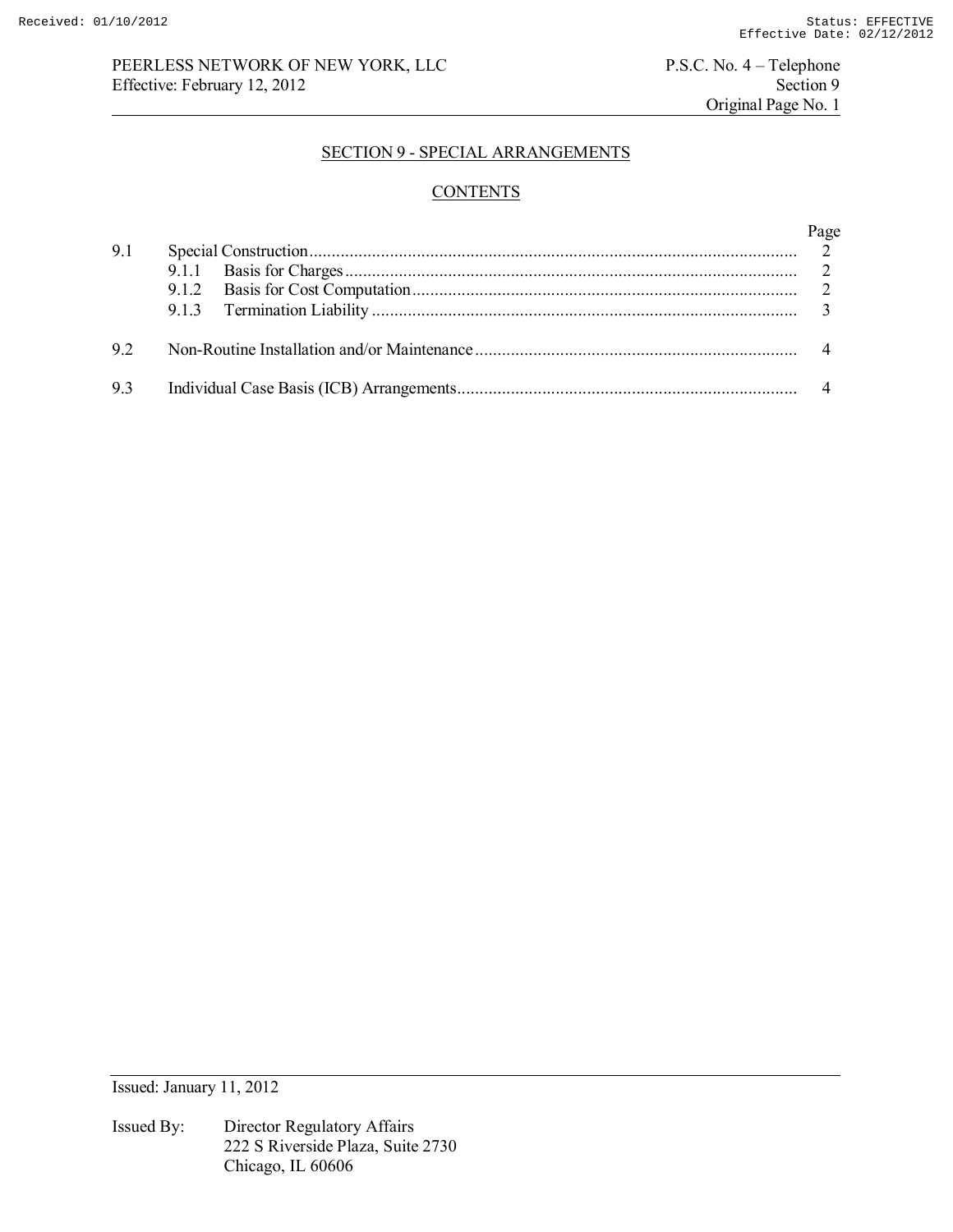## PEERLESS NETWORK OF NEW YORK, LLC P.S.C. No. 4 – Telephone Effective: February 12, 2012 Section 9

## SECTION 9 - SPECIAL ARRANGEMENTS (continued)

### 9.1 SPECIAL CONSTRUCTION

#### 9.1.1 Basis for Charges

 Basis for Charges where the Company furnishes a facility or service for which a rate or charge is not specified in the Company's tariffs, charges will be based on the costs incurred by the Company (including return) and may include:

- (a) nonrecurring charges;
- (b) recurring charges;
- (c) termination liabilities; or
- (d) combinations of (a), (b), and (c).
- 9.1.2 Basis for Cost Computation

 The costs referred to in 9.1.1 preceding may include one or more of the following items to the extent they are applicable:

- A. Costs to install the facilities to be provided including estimated costs for the rearrangements of existing facilities. These costs include:
	- 1. equipment and materials provided or used;
	- 2. engineering, labor, and supervision;
	- 3. transportation; and<br>4. rights of way and/or
	- rights of way and/or any required easements.
- B. Cost of maintenance.
- C. Depreciation on the estimated cost installed of any facilities provided, based on the anticipated useful service life of the facilities with an appropriate allowance for the estimated net salvage.
- D. Administration, taxes, and uncollectible revenue on the basis of reasonable average cost for these items.
- E. License preparation, processing, and related fees.
- F. Tariff preparation, processing and related fees.
- G. Any other identifiable costs related to the facilities provided; or
- H. An amount for return and contingencies.

Issued: January 11, 2012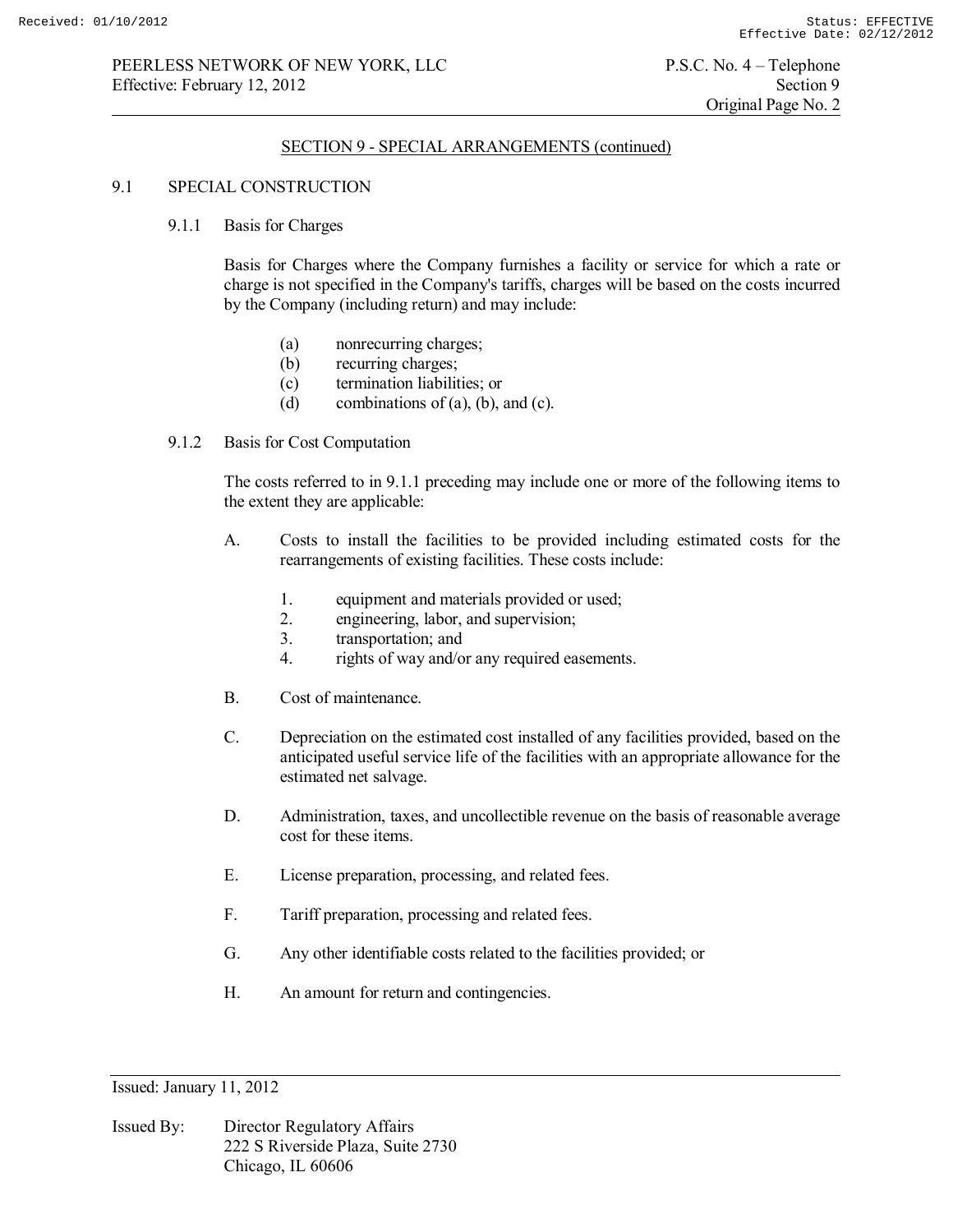#### SECTION 9 - SPECIAL ARRANGEMENTS (continued)

### 9.1 SPECIAL CONSTRUCTION (continued)

9.1.3 Termination Liability

 To the extent that there is no other requirement for use by the Company, a termination liability may apply for facilities specially constructed at the request of a customer.

- A. The period on which the termination liability is based is the estimated service life of the facilities provided.
- B. The amount of the maximum termination liability is equal to the estimated amounts (including return) for:
	- 1. Costs to install the facilities to be provided including estimated costs for the rearrangements of existing facilities. These costs include:
		- (a) equipment and materials provided or used;
		- (b) engineering, labor, and supervision;
		- (c) transportation; and
		- (d) rights of way and/or any required easements;
	- 2. license preparation, processing, and related fees;
	- 3. tariff preparation, processing and related fees;
	- 4. cost of removal and restoration, where appropriate; and
	- 5. any other identifiable costs related to the specially constructed or rearranged facilities.
- C. The termination liability method for calculating the unpaid balance of a term obligation is obtained by multiplying the sum of the amounts determined as set forth in Section 9.1.3.B. preceding by a factor related to the unexpired period of liability and the discount rate for return and contingencies. The amount determined in Section 9.1.3.B preceding shall be adjusted to reflect the re-determined estimated net salvage, including any reuse of the facilities provided. This amount shall be adjusted to reflect applicable taxes.

## 9.2 NON-ROUTINE INSTALLATION AND/OR MAINTENANCE

 At the customer's request, installation and/or maintenance may be performed outside the Company's regular business hours, or (in the Company's sole discretion and subject to any conditions it may impose) in hazardous locations. In such cases, charges based on the cost of labor, material, and other costs incurred by or charged to the Company will apply. If installation is started during regular business hours but, at the Customer's request, extends beyond regular business hours into time periods including, but not limited to, weekends, holidays, and/or night hours, additional charges may apply.

Issued: January 11, 2012